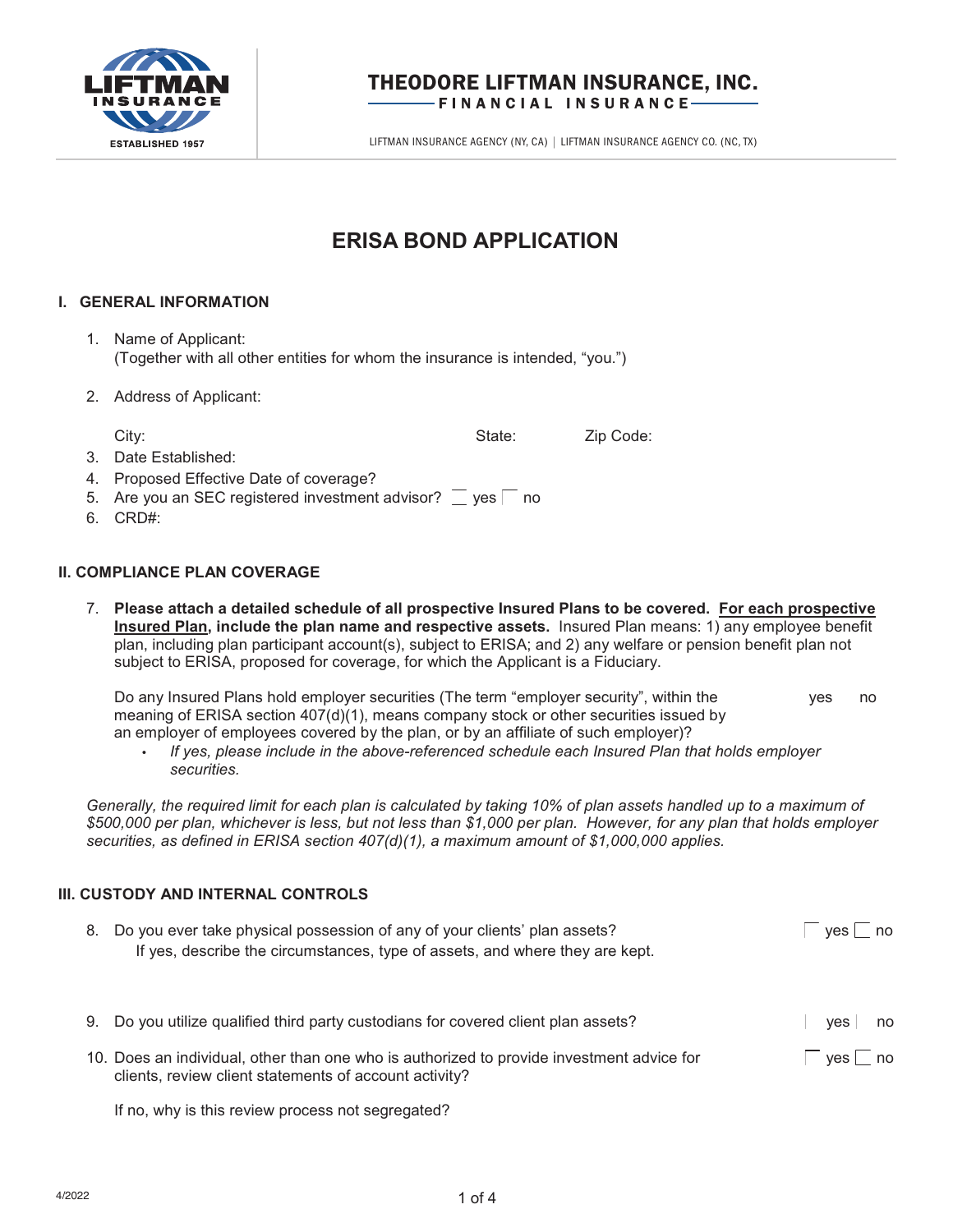| 11. Is there a formal process for reconciling plan account discrepancies?                                                                                                       | yes no |
|---------------------------------------------------------------------------------------------------------------------------------------------------------------------------------|--------|
| 12. Do you have an internal audit department, or some form of internal audit function,<br>that oversees or monitors plan account transactions? (If not applicable, respond no.) | yes no |
| If no, summarize the type of audit related oversight there is on plan accounts to                                                                                               |        |

ensure there are no suspicious transactions and that procedures are being followed.

## **IV. PRIOR LOSSES**

Please provide details of any employee fraud or dishonesty loss to a client ERISA plan account or a client Non-ERISA qualified retirement and employee benefit plan account, discovered or sustained in the last three years. Include description of loss, amount of loss, and corrective internal controls implemented. Check here if none:

#### **Insurance Fraud Warning**

 Any person who knowingly and with intent to defraud any insurance company or other person, files an application for insurance, or a statement of claim containing any false information, or conceals for the purpose of misleading information concerning any fact material thereto, commits a fraudulent insurance act, which is a crime in certain jurisdictions.

**Maryland Applicants Only** - A binder or policy is subject to a 45-day underwriting period beginning on the effective date of coverage. An Insurer may cancel a binder or policy during the underwriting period if the risk does not meet our underwriting standards of the Insurer. If the Insurer discovers a material risk factor during the underwriting period, the Insurer shall recalculate the premium for the policy or binder based on the material risk factor as long as the risk continues to meet the underwriting standards of the Insurer.

#### **FRAUD WARNING STATEMENTS**

**ATTENTION ALABAMA, ARKANSAS, DISTRICT OF COLUMBIA, MARYLAND, RHODE ISLAND AND WEST VIRGINIA APPLICANTS: ANY PERSON WHO KNOWINGLY (OR WILLFULLY IN MARYLAND) PRESENTS A FALSE OR FRAUDULENT CLAIM FOR PAYMENT OF A LOSS OR BENEFIT OR KNOWINGLY (OR WILLFULLY IN MARYLAND) PRESENTS FALSE INFORMATION IN AN APPLICATION FOR INSURANCE IS GUILTY OF A CRIME AND MAY BE SUBJECT TO FINES AND CONFINEMENT IN PRISON.** 

**ATTENTION COLORADO APPLICANTS: IT IS UNLAWFUL TO KNOWINGLY PROVIDE FALSE, INCOMPLETE, OR MISLEADING FACTS OR INFORMATION TO AN INSURANCE COMPANY FOR THE PURPOSE OF DEFRAUDING OR ATTEMPTING TO DEFRAUD THE COMPANY. PENALTIES MAY INCLUDE IMPRISONMENT, FINES, DENIAL OF INSURANCE, AND CIVIL DAMAGES. ANY INSURANCE COMPANY OR AGENT OF AN INSURANCE COMPANY WHO KNOWINGLY PROVIDES FALSE, INCOMPLETE, OR MISLEADING FACTS OR INFORMATION TO A POLICY HOLDER OR CLAIMANT FOR THE PURPOSE OF DEFRAUDING OR ATTEMPTING TO DEFRAUD THE POLICY HOLDER OR CLAIMANT WITH REGARD TO A SETTLEMENT OR AWARD PAYABLE FROM INSURANCE PROCEEDS SHALL BE REPORTED TO THE COLORADO DIVISION OF INSURANCE WITHIN THE DEPARTMENT OF REGULATORY AGENCIES.** 

**ATTENTION FLORIDA APPLICANTS: ANY PERSON WHO KNOWINGLY AND WITH INTENT TO INJURE, DEFRAUD OR DECEIVE ANY INSURER FILES A STATEMENT OF CLAIM OR AN APPLICATION CONTAINING ANY FALSE, INCOMPLETE, OR MISLEADING INFORMATION IS GUILTY OF A FELONY OF THE THIRD DEGREE.** 

**ATTENTION KANSAS APPLICANTS: INSURANCE FRAUD IS A CRIMINAL OFFENSE IN KANSAS. A " FRAUDULENT INSURANCE ACT " MEANS AN ACT COMMITTED BY ANY PERSON WHO, KNOWINGLY AND WITH INTENT TO DEFRAUD, PRESENTS, CAUSES TO BE PRESENTED OR PREPARES WITH KNOWLEDGE OR BELIEF THAT IT WILL BE PRESENTED TO OR BY AN INSURER, PURPORTED INSURER, BROKER OR ANY AGENT THEREOF, ANY WRITTEN ELECTRONIC, ELECTRONIC IMPULSE, FACSIMILE, MAGNETIC, ORAL, OR TELEPHONIC COMMUNICATION OR STATEMENT AS PART OF, OR IN SUPPORT OF, AN APPLICATION FOR THE ISSUANCE OF, OR THE RATING OF AN INSURANCE POLICY FOR PERSONAL OR COMMERCIAL INSURANCE, OR A CLAIM FOR PAYMENT OR OTHER BENEFIT PURSUANT TO AN INSURANCE POLICY FOR COMMERCIAL OR PERSONAL**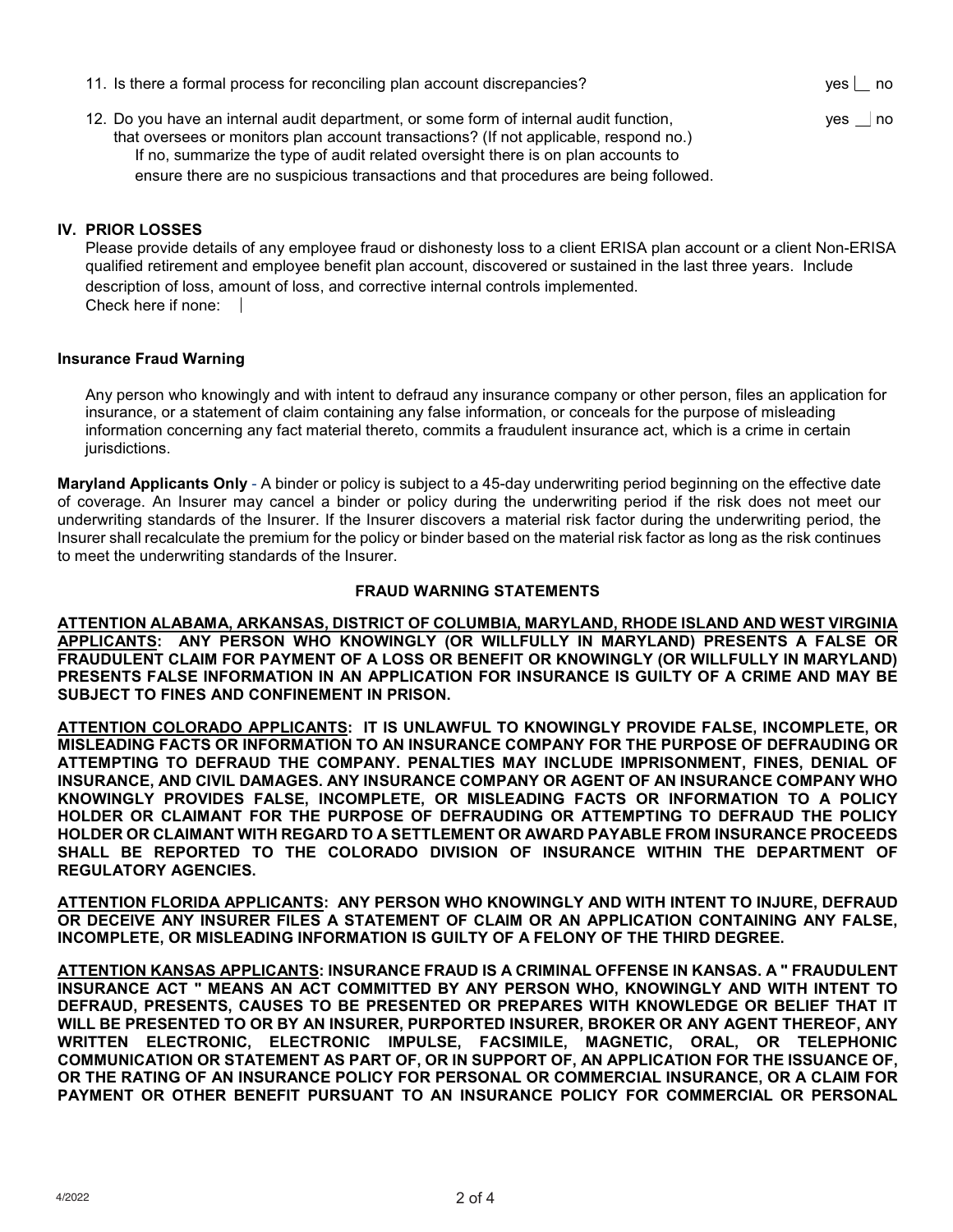**INSURANCE WHICH SUCH PERSON KNOWS TO CONTAIN MATERIALLY FALSE INFORMATION CONCERNING ANY FACT MATERIAL THERETO; OR CONCEALS, FOR THE PURPOSE OF MISLEADING, INFORMATION CONCERNING ANY FACT MATERIAL THERETO.** 

**ATTENTION KENTUCKY AND PENNSYLVANIA APPLICANTS: ANY PERSON WHO KNOWINGLY AND WITH INTENT TO DEFRAUD ANY INSURANCE COMPANY OR OTHER PERSON FILES AN APPLICATION FOR INSURANCE OR STATEMENT OF CLAIM CONTAINING ANY MATERIALLY FALSE INFORMATION OR CONCEALS FOR THE PURPOSE OF MISLEADING, INFORMATION CONCERNING ANY FACT MATERIAL THERETO COMMITS A FRAUDULENT INSURANCE ACT, WHICH IS A CRIME AND SUBJECTS SUCH PERSON TO CRIMINAL AND CIVIL PENALTIES.** 

**ATTENTION LOUISIANA, MAINE, TENNESSEE, VIRGINIA AND WASHINGTON APPLICANTS: IT IS A CRIME TO KNOWINGLY PROVIDE FALSE, INCOMPLETE OR MISLEADING INFORMATION TO AN INSURANCE COMPANY FOR THE PURPOSE OF DEFRAUDING THE COMPANY. PENALTIES MAY INCLUDE IMPRISONMENT, FINES OR A DENIAL OF INSURANCE BENEFITS.** 

**ATTENTION NEW MEXICO APPLICANTS: ANY PERSON WHO KNOWINGLY PRESENTS A FALSE OR FRAUDULENT CLAIM FOR PAYMENT OF A LOSS OR BENEFIT OR KNOWINGLY PRESENTS FALSE INFORMATION IN AN APPLICATION FOR INSURANCE IS GUILTY OF A CRIME AND MAY BE SUBJECT TO CIVIL FINES AND CRIMINAL PENALTIES.** 

**ATTENTION NEW HAMPSHIRE AND NEW JERSEY APPLICANTS: ANY PERSON WHO INCLUDES ANY FALSE OR MISLEADING INFORMATION TO THE BEST OF HER/HIS KNOWLEDGE ON AN APPLICATION FOR AN INSURANCE POLICY IS SUBJECT TO CRIMINAL AND CIVIL PENALTIES.** 

#### **ATTENTION OHIO APPLICANTS:**

**ANY PERSON WHO, WITH INTENT TO DEFRAUD OR KNOWING THAT HE IS FACILITATING A FRAUD AGAINST AN INSURER, SUBMITS AN APPLICATION OR FILES A CLAIM CONTAINING A FALSE OR DECEPTIVE STATEMENT IS GUILTY OF INSURANCE FRAUD.** 

**ATTENTION OKLAHOMA APPLICANTS: WARNING, ANY PERSON WHO KNOWINGLY, AND WITH INTENT TO INJURE, DEFRAUD OR DECEIVE ANY INSURER, MAKES ANY CLAIM FOR THE PROCEEDS OF AN INSURANCE POLICY CONTAINING ANY FALSE, INCOMPLETE OR MISLEADING INFORMATION IS GUILTY OF A FELONY.** 

**ATTENTION OREGON APPLICANTS: ANY PERSON WHO KNOWINGLY AND WITH INTENT TO DEFRAUD OR SOLICIT ANOTHER TO DEFRAUD AN INSURER: (1) BY SUBMITTING AN APPLICATION OR; (2) FILING A CLAIM CONTAINING A FALSE STATEMENT AS TO ANY MATERIAL FACT MAY BE VIOLATING STATE LAW.** 

**ATTENTION VERMONT APPLICANTS: ANY PERSON WHO KNOWINGLY PRESENTS A FALSE STATEMENT IN AN APPLICATION FOR INSURANCE MAY BE GUILTY OF A CRIMINAL OFFENSE AND SUBJECT TO PENALTIES UNDER STATE LAW.** 

**THE UNDERSIGNED AUTHORIZED OFFICER OF THE APPLICANT DECLARES AND ACKNOWLEDGES THAT:** 

- **THE POLICY CONTAINS A DEFENSE WITHIN LIMITS PROVISION WHICH MEANS THAT DEFENSE COSTS WILL REDUCE THE LIMIT OF LIABILITY AND MAY EXHAUST IT COMPLETELY AND SHOULD THAT OCCUR, THE INSURED SHALL BE LIABLE FOR ANY FURTHER LOSS, INCLUDING DEFENSE COSTS. IN ADDITION, DEFENSE COSTS ARE APPLIED AGAINST THE RETENTION. THIS STATEMENT DOES NOT PERTAIN TO KANSAS AND VERMONT APPLICANTS WHO PURCHASE PREMIER PROTECTION FIDUCIARY ERISA BOND.**
- **THE STATEMENTS SET FORTH HEREIN ARE TRUE AND COMPLETE**1**. THE UNDERSIGNED AUTHORIZED OFFICER AGREES THAT IF THE INFORMATION SUPPLIED ON THIS APPLICATION CHANGES BETWEEN THE DATE OF THIS APPLICATION AND THE EFFECTIVE DATE OF THE INSURANCE, THE UNDERSIGNED WILL, IN ORDER FOR THE INFORMATION TO BE TRUE AND COMPLETE ON THE EFFECTIVE DATE OF THE INSURANCE, IMMEDIATELY NOTIFY THE INSURER OF SUCH CHANGES AND THE INSURER MAY WITHDRAW OR MODIFY ANY OUTSTANDING QUOTATIONS, AUTHORIZATIONS OR AGREEMENTS TO BIND THE INSURANCE**2. **THE "EFFECTIVE DATE" IS THE DATE THE COVERAGE IS BOUND OR THE FIRST DAY OF THE POLICY PERIOD, WHICHEVER IS LATER. SIGNING OF THIS APPLICATION DOES NOT BIND THE APPLICANT OR THE INSURER TO COMPLETE THE INSURANCE, BUT IT IS AGREED THAT THIS APPLICATION SHALL BE THE BASIS OF THE CONTRACT SHOULD A POLICY BE ISSUED AND IT WILL BE DEEMED ATTACHED TO AND**